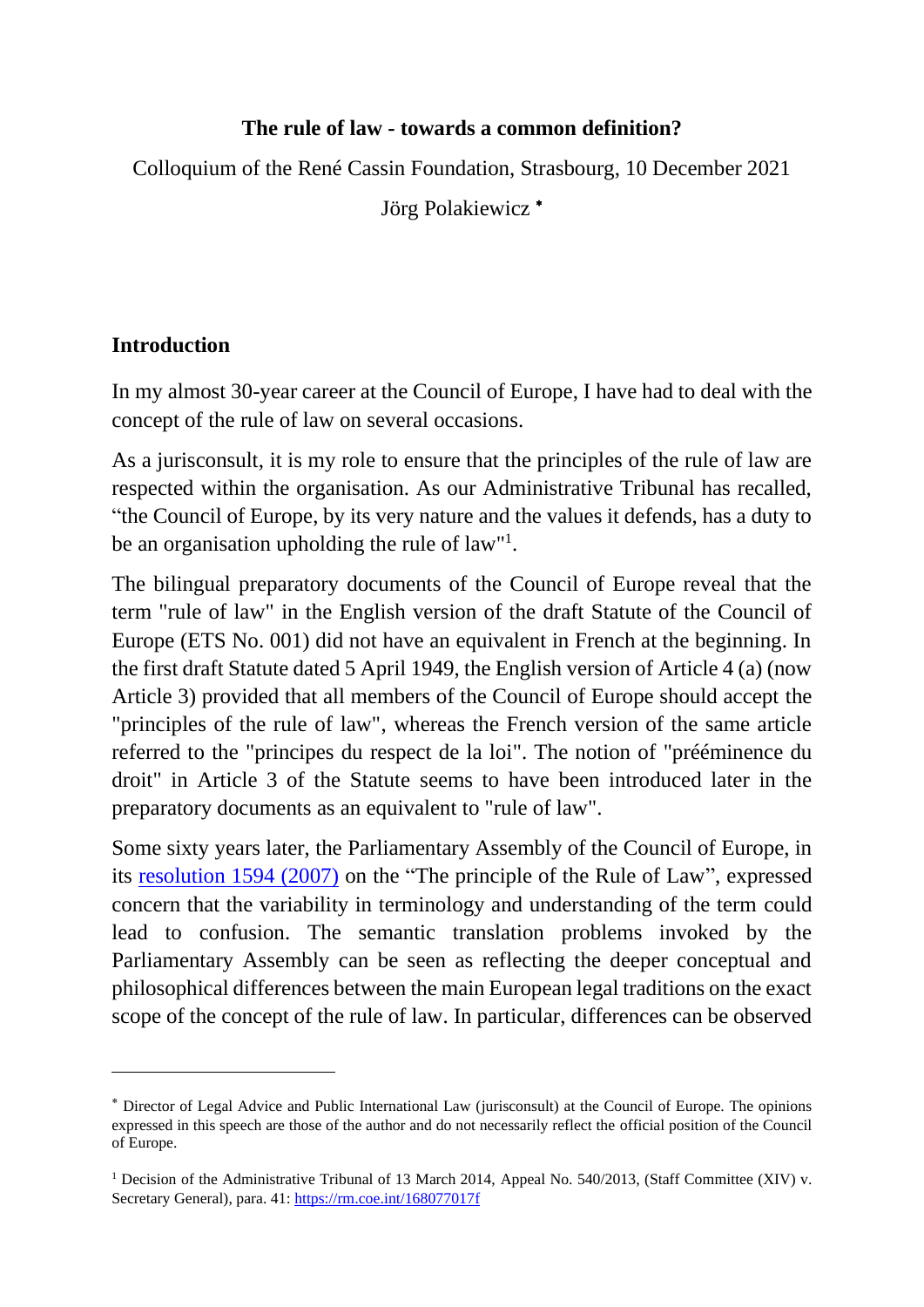between the Common law concept of the rule of law and the continental notions of "Rechtsstaat" and "Etat de droit".

At the intergovernmental level, the issue of the definition and scope of the rule of law has long been neglected. It was not until the ministerial session of the Committee of Ministers in May 2008 that progress was made on this issue. At that session, the ministers, having "reaffirmed the importance of the principle of the rule of law for consolidating democracy and respect for human rights", " asked their Deputies to examine how full use could be made of the Council of Europe's potential in promoting the rule of law and good governance".

The results of this work can be found in the document [CM \(2008\)170](https://search.coe.int/cm/Pages/result_details.aspx?ObjectId=09000016805d22bd) "The Council of Europe and the rule of law - an overview". The document establishes a typology of relevant activities undertaken by the Council of Europe. It distinguishes between the following activities: (i) promoting the conditions necessary for the rule of law; (ii) promoting respect for the rule of law; (iii) adressing threats to the rule of law; (iv) ensuring respect for the rule of law; and (v) strengthening the international rule of law.

It was on the basis of this work that the subject was introduced on the agenda of the 29th<sup>e</sup> Conference of Ministers of Justice of the Council of Europe (Tromsø 18-19 June 2009)<sup>2</sup>, which adopted Resolution No. 3 on the Council of Europe's action to promote the rule of law. This resolution provided for a series of measures, including a regular review in member States of the various aspects inherent to the rule of law, as identified in the document "The Council of Europe and the rule of law - an overview", in particular on the basis of the case-law of the European Court of Human Rights, the execution of its judgments, the contributions of the relevant steering committees and advisory bodies and the findings of monitoring bodies.

This ambitious proposal has not been implemented. In a document [SG/Inf\(2010\)20](https://search.coe.int/cm/Pages/result_details.aspx?ObjectId=09000016805ce0d5) (5 November 2010) entitled "The Council of Europe and the rule of law - Follow-up to Resolution No. 3 on Council of Europe action to promote the rule of law", the Secretary General underlines "the interest of each of those … measures, some of which are of a rather academic nature. I note that in the current budgetary situation and with the ongoing reform process, it would not be

<sup>2</sup> 29th Council of Europe Conference of Ministers of Justice, Tromsø (18-19 June 2009), "Breaking the silence united against domestic violence".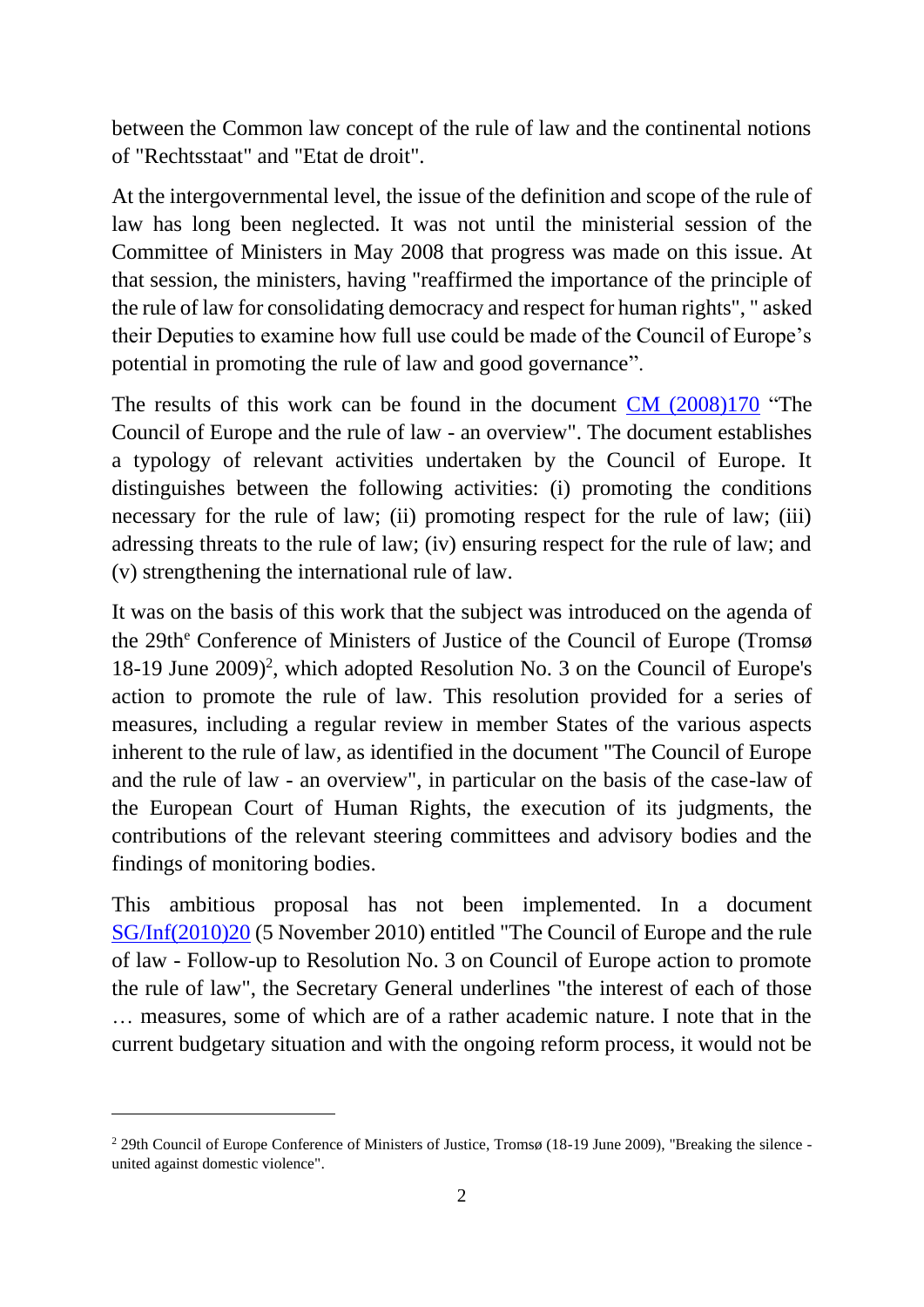appropriate to launch major new activities and those measures can thus not be implemented in 2011."

However, the idea has been taken up by the Venice Commission, an advisory body created on the basis of an enlarged agreement and therefore not subject to the constraints of the organisation's regular budget.

### **The Venice Commission's contribution**

The 'European Commission for Democracy through Law', also known as the Venice Commission, has 61 members, the 47 member States of the Council of Europe and 14 other countries.

As the guardian of constitutional probity throughout Europe, the Commission published in 2011 a ["Report on the rule of law"](https://www.venice.coe.int/webforms/documents/?pdf=CDL-AD(2011)003rev-e). In this report, the Commission sought to identify a consensus definition of the rule of law in order to assist international organisations and courts, both national and international, in interpreting and applying this fundamental value<sup>3</sup>.

This report was followed by the adoption, in March 2016, of a "**[Rule of law](https://www.venice.coe.int/webforms/documents/default.aspx?pdffile=CDL-AD(2016)007-e)  [checklist](https://www.venice.coe.int/webforms/documents/default.aspx?pdffile=CDL-AD(2016)007-e)**" 4 , a practical, accessible tool intended for use by a wide range of actors, including national authorities, international and non-governmental organisations, academics and ordinary citizens.

The list is neither exhaustive nor definitive. Rather, it aims to cover a range of fundamental elements of the rule of law while taking into account the diversity of Europe's legal systems and traditions.

The list translates five principles of the rule of law (legality, legal certainty, prevention of abuse of power, equality before the law and non-discrimination, and access to justice) into concrete issues, with the intention of applying them to assess and evaluate the specific circumstances of each member State.

<sup>&</sup>lt;sup>3</sup> *Report of the Venice Commission on the rule of law (4 April 2011), paragraph 3.* 

<sup>4</sup> Rule of Law Checklist, adopted by the Venice Commission at its 106th plenary session (Venice, 11-12 March 2016).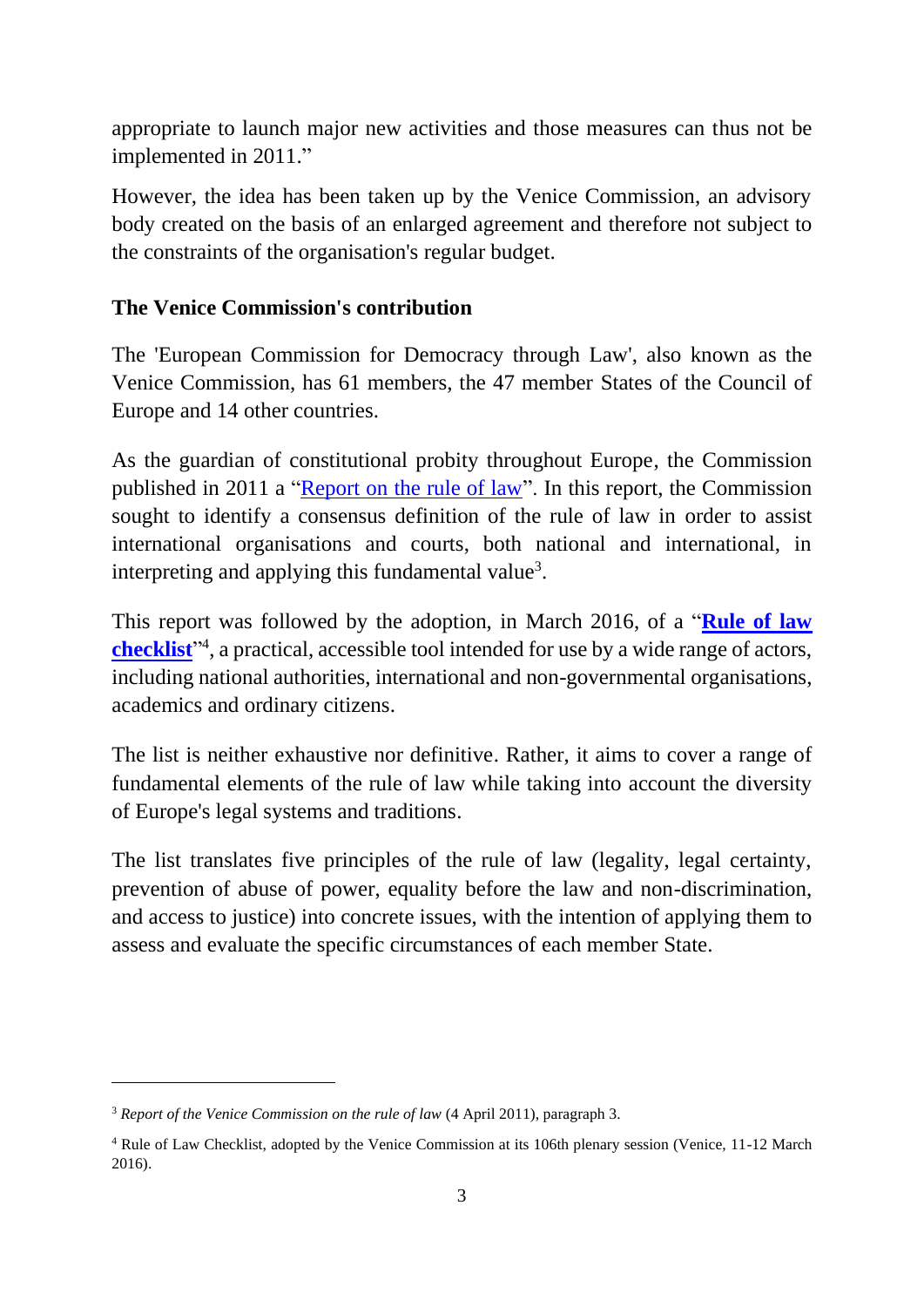With the adoption of the Rule of law checklist in March 2016, the Venice Commission established "one of the few widely accepted conceptual frameworks for the rule of law in Europe<sup>5</sup>.

The list of criteria has been formally approved by the Committee of Ministers, the Congress of Local and Regional Authorities and the Parliamentary Assembly of the Council of Europe.

#### **Dynamics and limits of the concept of the rule of law**

According to former UN Secretary General Ban Ki-moon, "the rule of law is like the law of gravity" 6 . Gravity, however, is a scientifically defined concept that describes a universally applicable and naturally occurring reality. The rule of law, on the other hand, does not arise spontaneously. It describes a set of principles describing ideals that each society must adopt and adapt to its specific legal, historical, political and social contexts. Thus, the effective realisation of the rule of law depends to a large extent on the commitment of each individual.

We must be careful not to pit democracy against the rule of law. In some countries, it has become fashionable to present the principles of the rule of law as tools used by the "old regime" to prevent democratically elected governments from implementing policies supported by a majority of the population.

Democratic legitimacy is not a product of the laws of nature. Democracy presupposes a set of legally binding norms, which are indispensable for free and informed political speech and for the free expression of the will of the people through elections.

The rule of law is not only complementary to majoritarian democracy; it is also an elementary precondition for its establishment and articulation. The principles inherent in the rule of law are the soil on which democratic powers can flourish.

<sup>5</sup> S. Carrera, E. Guild and N. Hernanz 'The Triangular Relationship between Fundamental Rights, Democracy and the Rule of Law in the EU' (Brussels, CEPS, 2013) 17.

<sup>6</sup> GA/11290 'World leaders adopt deceleration reaffirming rule of law as foundation for building equitable State relations, just societies (24 September 2012).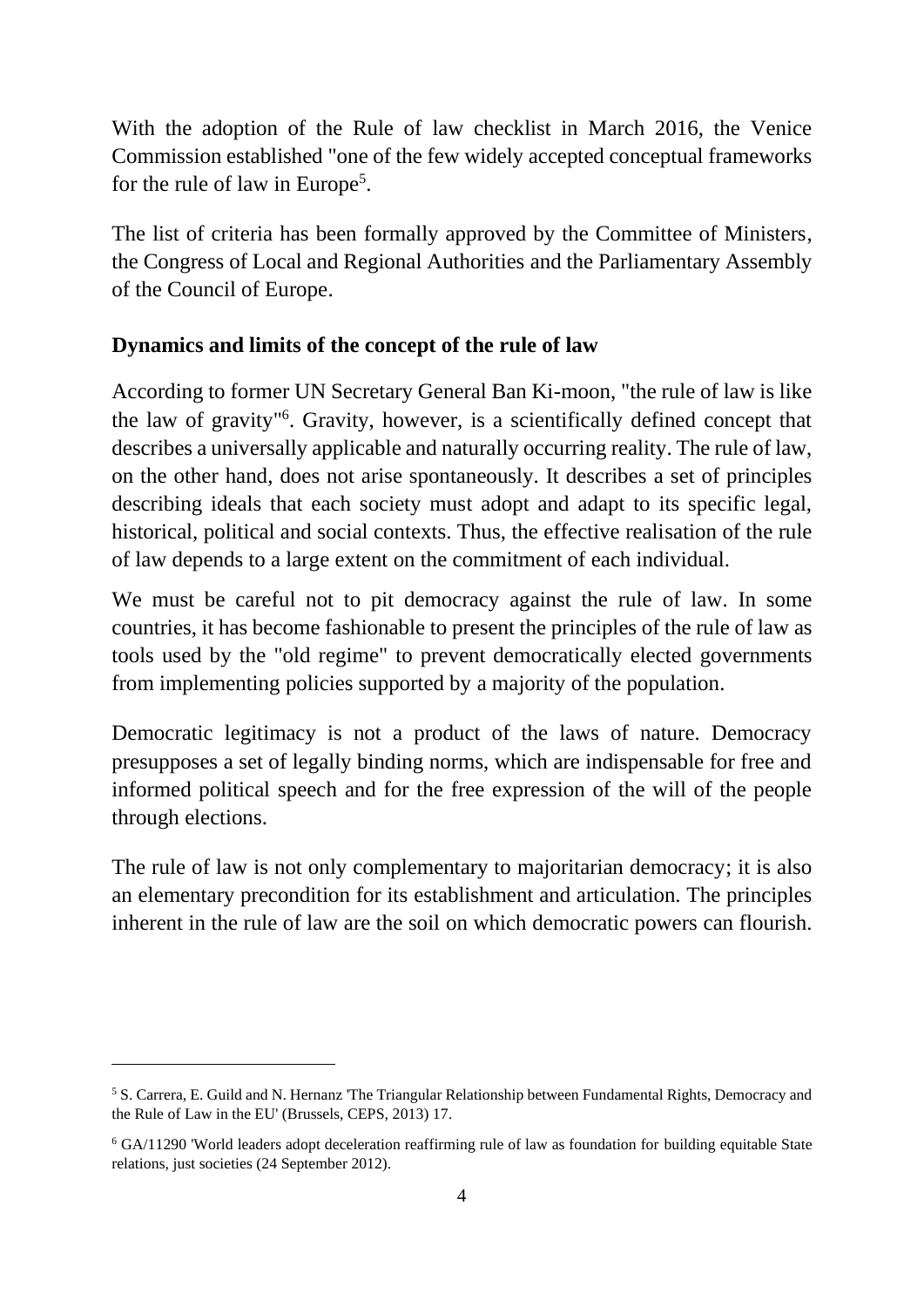It is because the rule of law limits the powers of the state and their exercise that its citizens are able to exercise their rights of democratic participation<sup>7</sup> .

As the example of the Venice Commission's list of criteria shows, it is perfectly possible to identify certain basic principles that are commonly accepted throughout Europe. It is also possible to use these principles to judge the action of States. All this seems to contradict the statement of the current ECHR judge for Sweden, Erik Wennerström, who wrote in 2007 that attaching legal consequences, especially negative ones, to a term whose meaning is not clearly established, runs counter to many, if not most, interpretations of the rule of  $law<sup>8</sup>$ .

However, some caution is warranted for two reasons. First, by expanding the concept of the rule of law too broadly and burdening it with substantive requirements, there is a risk that the concept itself will become so uncertain and unpredictable that it may fail the tests of clarity and predictability that are inherent in it. 9

Second, as the constitutional scholar Frank Schorkopf recently observed, "in democracy, it is not truths but majorities that rule"<sup>10</sup>. By this he did not mean that the outcome of the majority vote is considered true regarding the circumstances, nor that the claim to truth is not a requirement of democratic self-determination. Rather, his thesis argues that it is necessary to be careful that claims to secular truths - such as human rights or the principles of the rule of law - do not recur in our democratic societies, which, over their long histories, have effectively excluded or neutralized confessional claims.

My long career in an international organisation has taught me that caution is needed when it comes to imposing values. Legal discourse at the European level rarely reaches the same breadth and depth as at the national level where, as Dieter

<sup>7</sup> On the relationship between democracy and the rule of law, see also Andreas Voßkuhle "Rechtsstaat und Demokratie" (2018) Neue Juristische Wochenschrift 3154-3159.

<sup>8</sup> E. Wennerström *The Rule of Law and the European Union,* (Uppsala, Iustus Förlag, 2007) pp 87 and 81.

<sup>9</sup> Wennerström ibid.

<sup>10</sup> Karl [Doehring](https://www.mpil.de/apps/eventcalendar/data/pdf1/programm_2.doehringlecture_2021.pdf) Lecture (22 October 2021).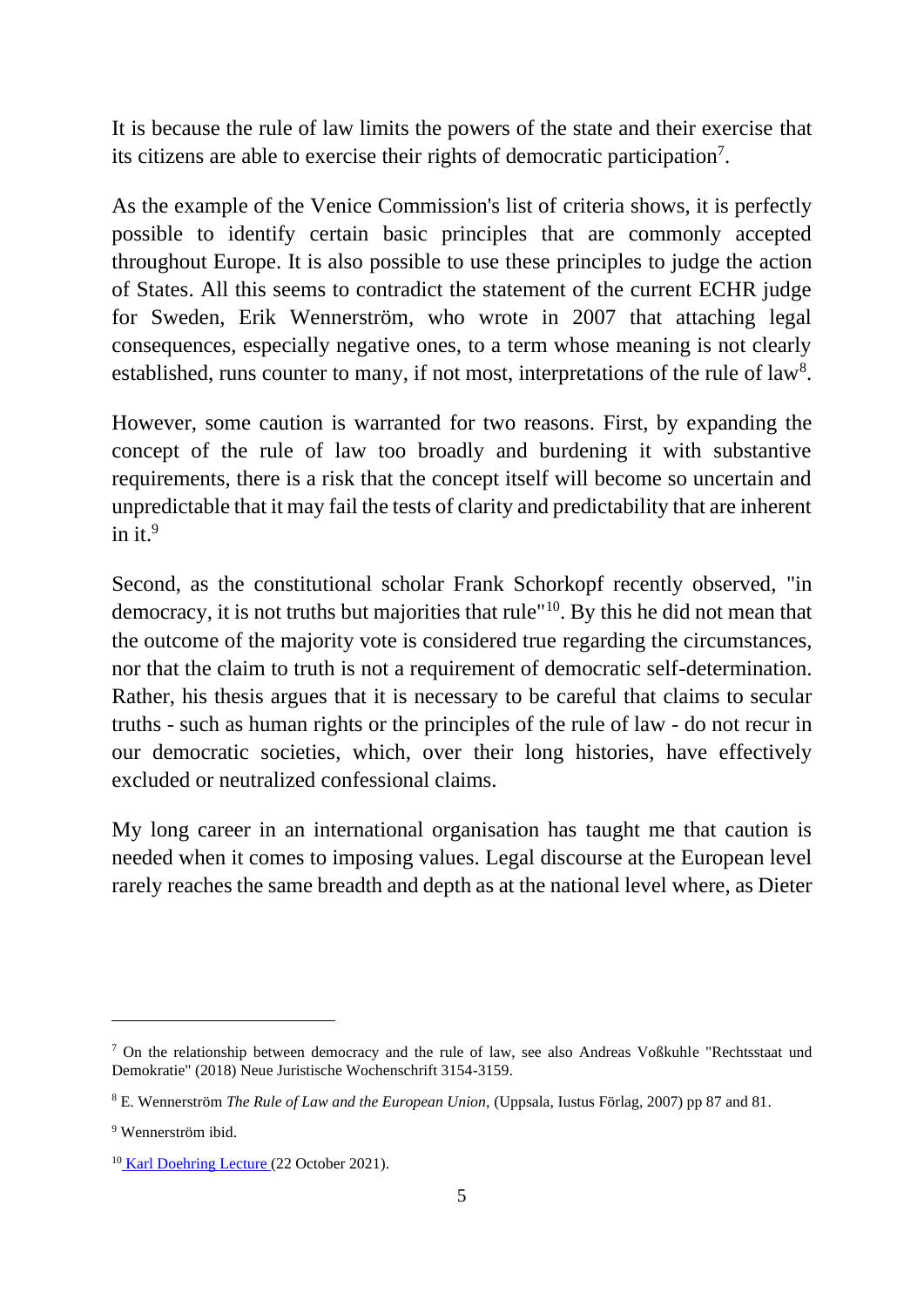Grimm rightly observed, it takes place in a much closer context of participation and accountability.<sup>11</sup>

International experts or judges have in a sense more freedom than their national counterparts and therefore try to counterbalance this by respecting national identities. This idea finds expression in the European Court of Human Rights' use of the margin of appreciation and the principle of subsidiarity in the field of human rights.

Perhaps even more than human rights standards, rule of law principles are specific to a national context. They are always called upon to be applied in relation to that specific context. A good example is the assessment of the "fairness" of a judicial proceeding or a system of remedies, which cannot be accomplished without reference to the particular national context and without weighing the various factors that contribute to this complex assessment.

Moreover, the same concept can have very diverse meanings and, above all, practical applications.

Let me illustrate this with two concrete examples: the principle of nonretroactivity and the principle of proportionality.

#### **Non-retroactivity**

I myself was confronted with this problem in the context of the "Agramunt" case, which gave rise to an appeal before the Administrative Tribunal of the Council of Europe<sup>12</sup>. The facts are public. Mr Pedro Agramunt, a Spanish senator at the time, was elected President of the Parliamentary Assembly on 25 January 2016.

In addition to being accused of being involved in the "caviargate" affair, Mr. Agramunt made a trip to Syria in March 2017 using a Russian military aircraft. His photos with Mr Bashar al-Assad provoked indignant reactions from many members, several delegations and political groups. It is quite understandable that this has raised questions about the obligations of members of the Assembly who hold important elective offices.

<sup>&</sup>lt;sup>11</sup> D. Grimm *Europa ja - aber welches? Zur Verfassung der europäischen Demokratie (Verlag C.H. Beck 2016)* 171.

<sup>&</sup>lt;sup>12</sup>Appeal [N° 584/2017](https://rm.coe.int/168076ff85) brought by Mr Pedro Agramunt Font De Mora on 27 July 2017.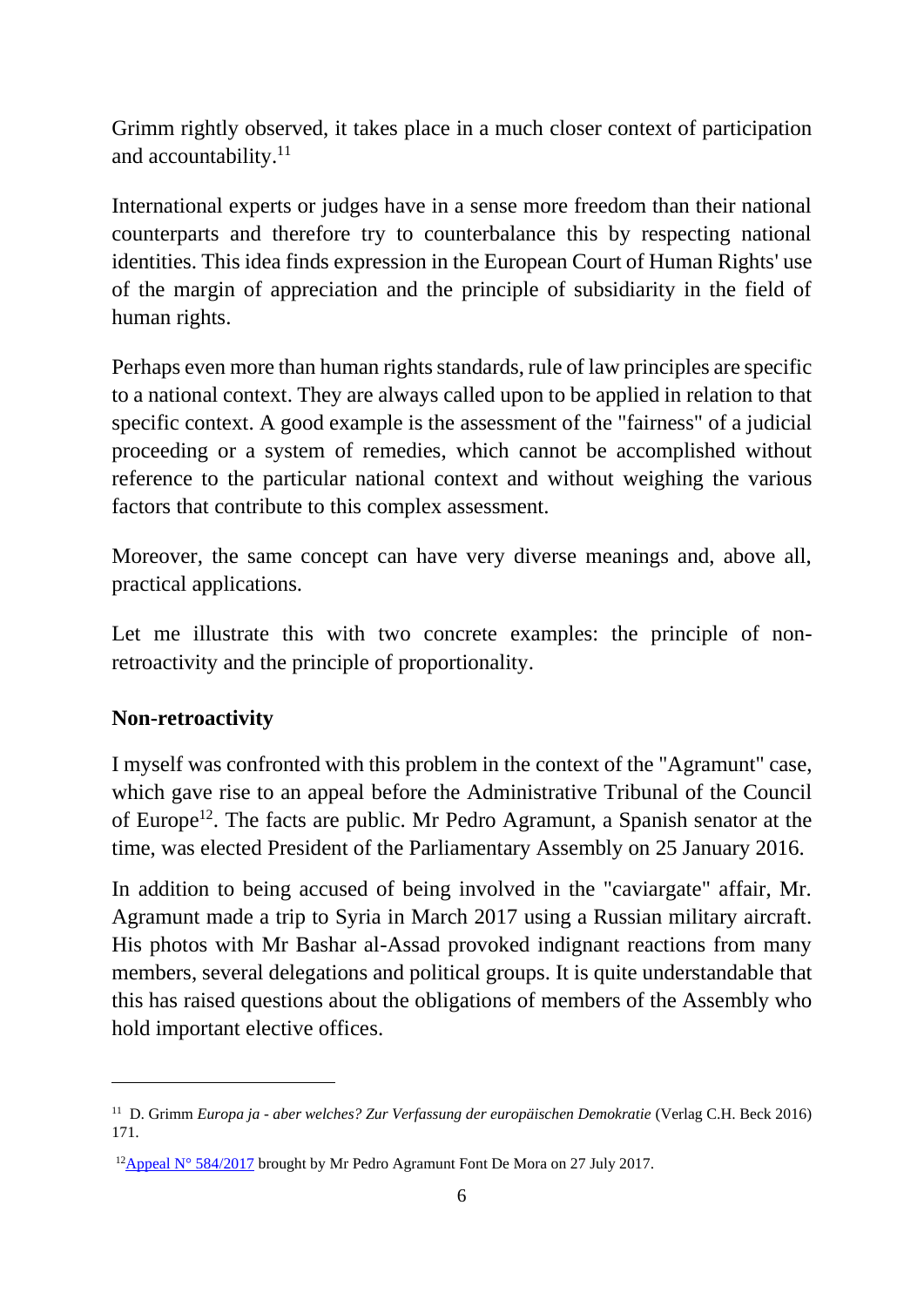However, the Assembly's Rules of Procedure were silent on the procedures to be followed for the removal of a sitting President. On 8 June 2017, the Committee on Rules of Procedure, Immunities and Institutional Affairs of the Parliamentary Assembly of the Council of Europe adopted a draft report on the "Recognition and implementation of the principle of accountability in the Parliamentary Assembly"<sup>13</sup>. This report included a draft resolution establishing, inter alia, a procedure for the removal of the President of the Assembly. The resolution stated that it would enter into force as soon as it was adopted and that its provisions would apply to the current terms of office of the President of the Parliamentary Assembly.

The Venice Commission's list obviously mentions the principle of nonretroactivity (see point 6 under the heading "legal certainty"). However, it is in vain that one looks for more precise criteria, going beyond the general statement that " outside the criminal field, a retroactive limitation of the rights of individuals or imposition of new duties may be permissible, but only if in the public interest and in conformity with the principle of proportionality".

In contrast, the legal systems of most Member States go further. Legal issues related to the application of the law to past events are discussed with the help of various concepts, such as "retroactivity", "retrospectivity", "legal certainty", "legitimate expectations", or "acquired rights". While a person may have some expectation of the (continuing) effect of the law while it is in force, no one can legitimately expect that the law will not be changed in the future. The constitutional law of many countries sets limits to the legislator seeking to retrospectively change the legal consequences of a past situation in a way that would impose additional burdens on the persons concerned ("real retroactivity").

However, retroactive effect is considered less problematic if these legal consequences only take effect after the enactment of the relevant legal provisions, even if they are triggered by a situation which, in terms of the constituent elements of those provisions, has already been set in motion beforehand (sometimes referred to as "de facto retroactivity", although technically it does not have retroactive effect). The latter can generally be justified by overriding public interests.

<sup>&</sup>lt;sup>13</sup> [Recognition and implementation of the principle of accountability in the Parliamentary Assembly,](https://pace.coe.int/files/23781/pdf) 8 June 2017, Doc n°14338.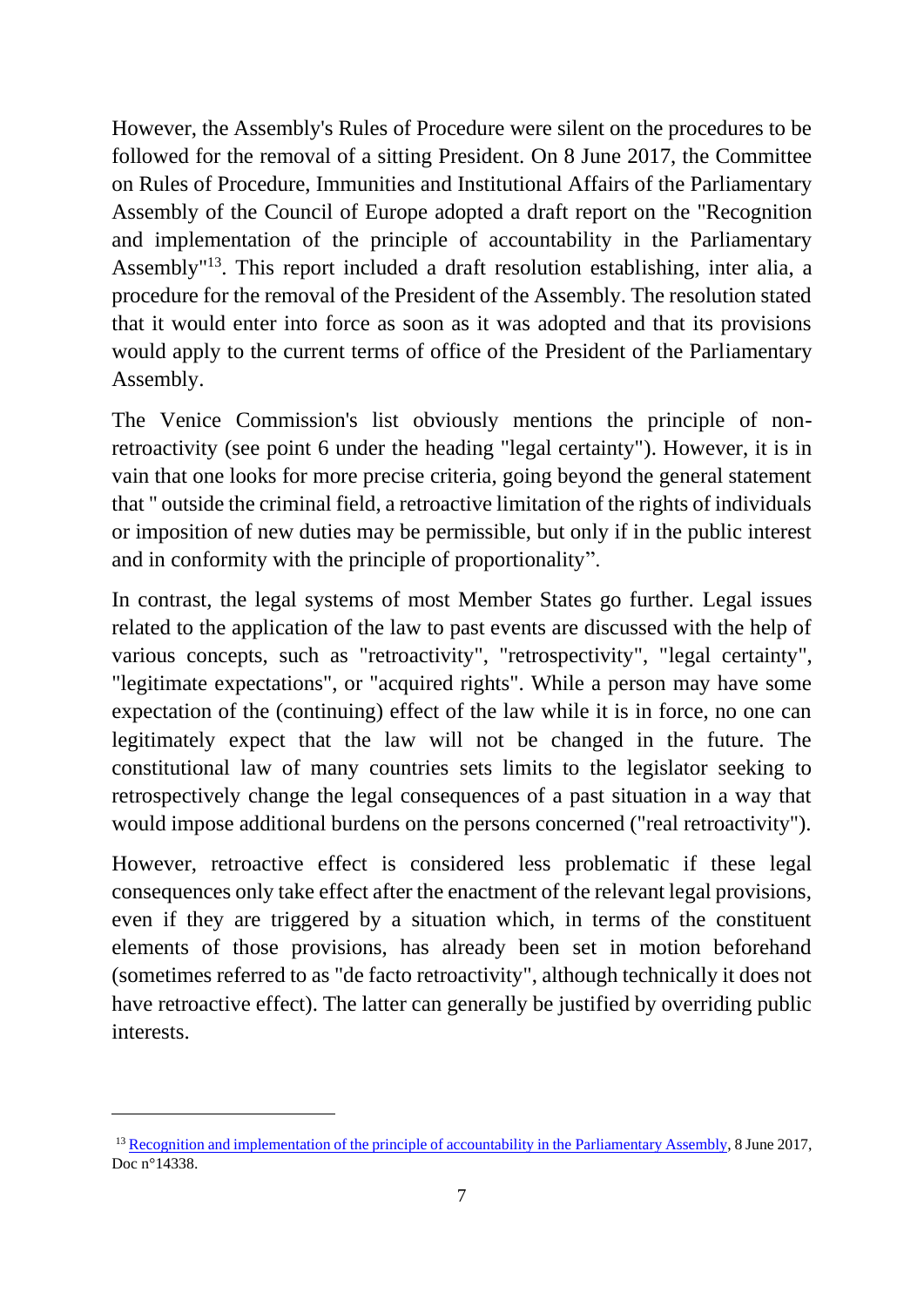The proposed amendments to the Rules of Procedure were aimed at introducing "exceptional procedures" which would provide a mechanism to make these elected representatives accountable by introducing a new sanction. Until then, there was no specific sanction for elected representatives. The code of conduct for members of the Assembly, in its version in force at the time, did not provide for any mechanism to remove them from office.

Applying these principles to the proposed amendments, it would seem that arguments relating to public policy and the need for effective control of the conduct of elected representatives far outweigh the legitimate expectation that procedures will not change. The failure of an office-holder, such as the President, to gain the confidence of the Assembly, and thus to discharge his or her duties, can be considered a permanent event.

However, an attempt to penalise conduct, however inappropriate, *ex post facto*, by introducing a new sanction applying to acts or omissions which took place before the entry into force of that procedure, may be regarded as contrary to the principle of legal certainty.

In the present case, no final decision was required. Mr Agramunt announced his resignation as President of the Parliamentary Assembly of the Council of Europe on 6 October 2017. The debate on a motion for his removal which was scheduled for the opening of the plenary session on 9 October in Strasbourg did not take place. Mr Agramunt's appeal was furthermore declared manifestly inadmissible.

# **Principle of proportionality**

The principle of proportionality is considered an integral part of the rule of law and is recognised in every democratic society. The principle of proportionality is primarily intended to safeguard fundamental rights and therefore to protect substantive justice in any decision taken by state authorities. It complements the more formal (often procedural) guarantees by adding a substantive component.

The principle of proportionality is a general principle; its central importance is largely based on its general applicability. This does not mean, however, that further contextual differentiations are not possible, which has led to the development of specific and rather divergent lines of jurisprudence based on proportionality in different countries and legal systems.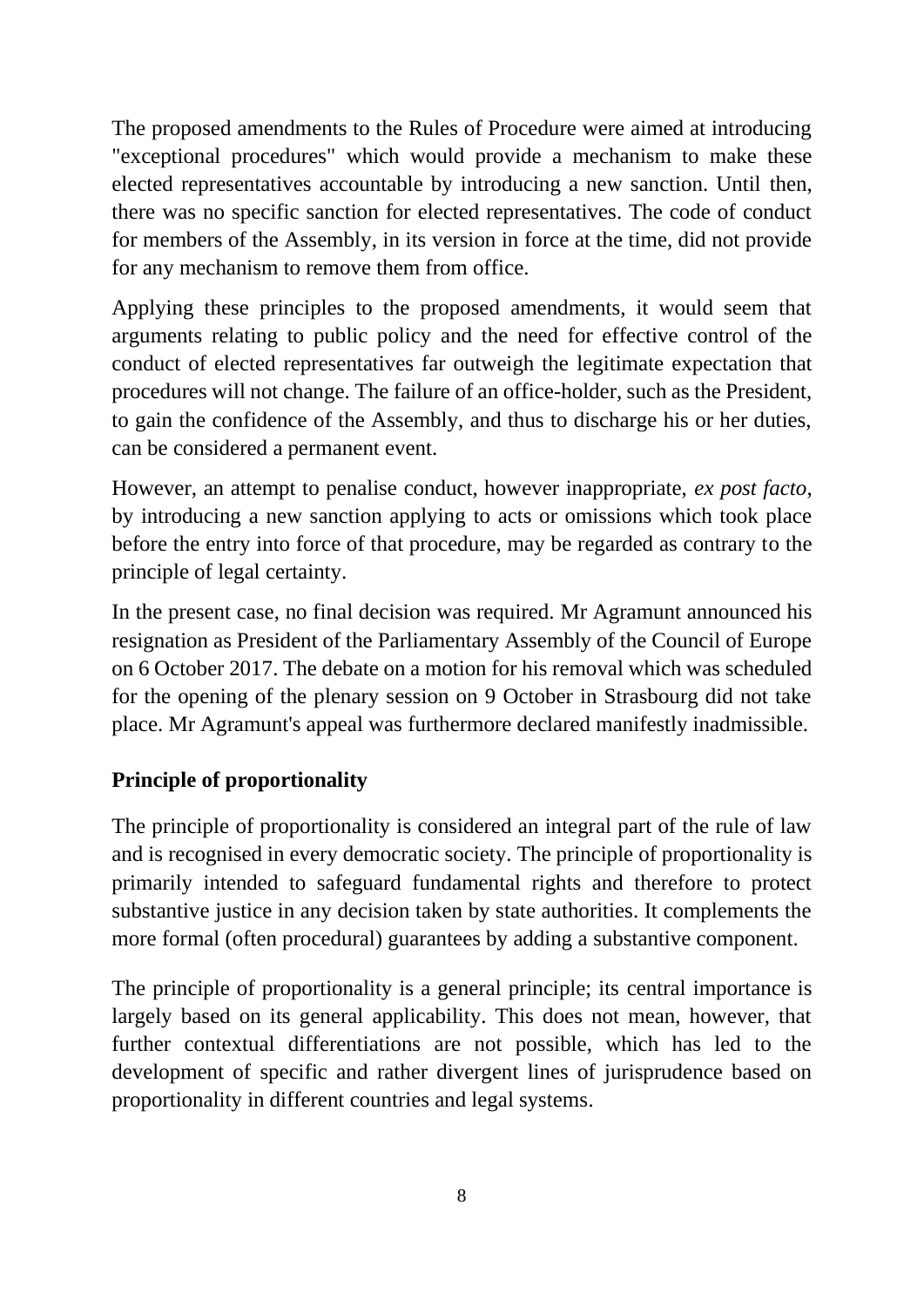In Germany, the principle of proportionality is the central substantive limit for restrictions on fundamental rights (= prohibition of excess). According to wellestablished case law, the principle requires a balancing of the measure used and the objective pursued by it. The state measure must pursue a constitutionally legitimate objective and be appropriate, necessary and adequate (= proportionate in the individual case) to promote it.

These same principles are enshrined in the case law of most, if not all, European countries, as well as by the ECHR and the CJEU. A superficial analysis might conclude that there is a perfect convergence of case law, which would act in a mutually enriching way, thus contributing to the harmonisation of European law.

However, the reality is more ambiguous. In the case law of the CJEU, the principle of proportionality is sometimes treated as an isolated principle without any necessary link to other fundamental rights guarantees, to the principle of equality or to other principles. In other cases, such as the famous *Achbita*<sup>14</sup> case, the CJEU does not rigorously apply the third step of the test, the most crucial one from a normative and social point of view. Indeed, even if a measure pursues a legitimate aim and is "necessary", it is still needed to ask why the values embedded and reflected in the legitimate aim of the necessary measure outweigh the values inherent in the protected freedom that is affected and compromised by that measure. For this reason, judicial review by the EU institutions is sometimes considered deficient because of the lack of guidance as to what is truly necessary or appropriate<sup>15</sup>.

Nor does the European Court of Human Rights always strictly follow the threestep test of adequacy, necessity and proportionality of restrictive measures. Instead, it has developed its own principles. The State must have chosen the most lenient means possible, taking into account the practice of the Contracting States when assessing proportionality. States thus have their own "margin of appreciation".

The establishment of the proportionality control in French law has been comparatively more laborious. In French constitutional law, there is no general principle of proportionality; in fact, as Professor Valérie Goesel-Le Bihan

<sup>14</sup> See J Weiler ['Je suis Achbita](https://www.ejiltalk.org/je-suis-achbita/) ' EJIL: Talk! (2018).

<sup>15</sup> P. Huber 'The Principle of Proportionality' in W. Schroeder *Strengthening the Rule of Law in Europe*  (Bloomsbury 2016), p. 112.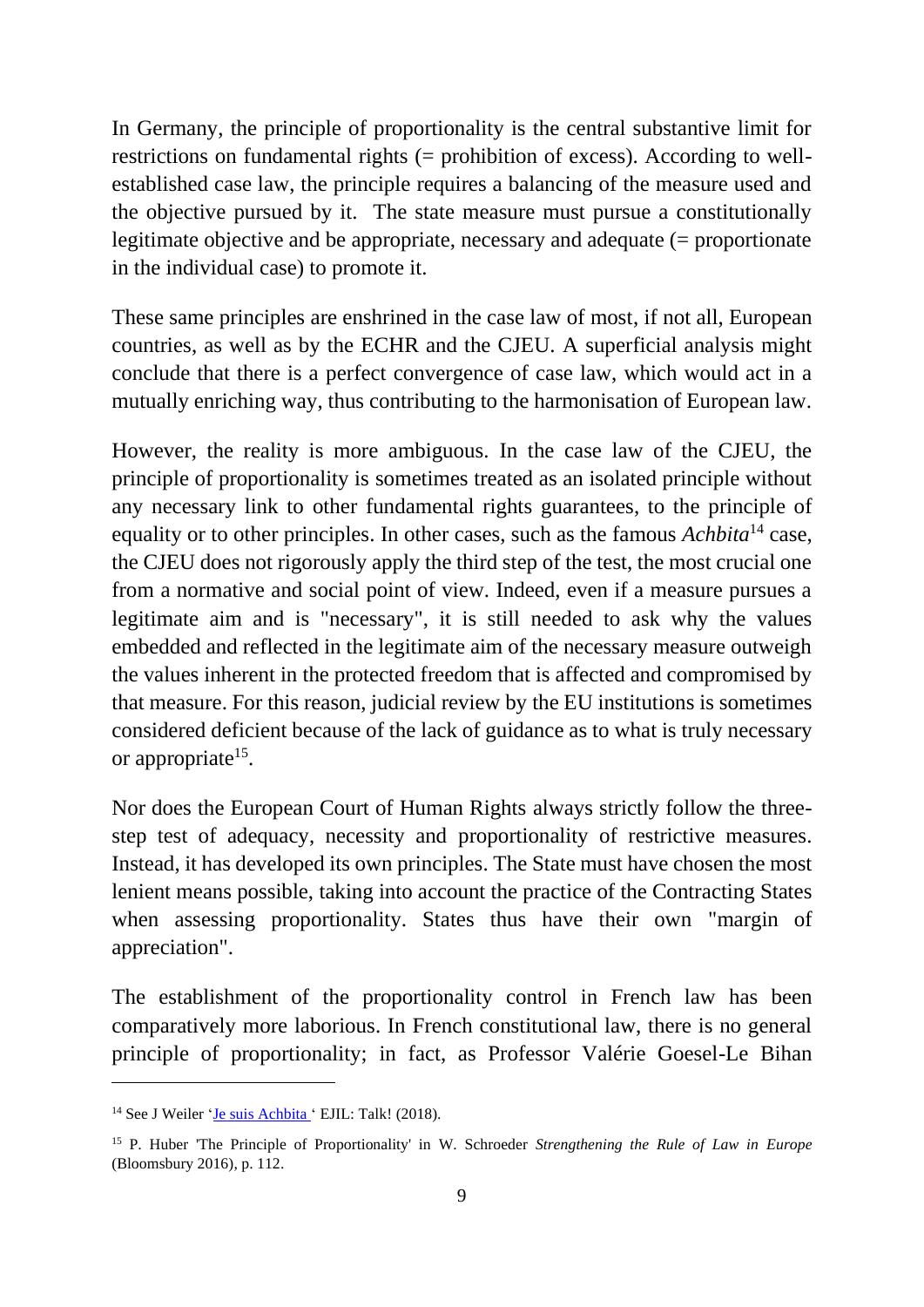explains<sup>16</sup>, "a systematic analysis of the case law shows that, for the French constitutional judge, realism consists in varying the intensity of the control she/he exercises according to the importance of the rights and freedoms concerned, as well as, in certain cases, to the extent of the infringements of these rights and freedoms by the law and the importance - itself variable - of the conflicting objective pursued". There are therefore rights and freedoms that rank first in the hierarchy of norms and which are, hence, subject to proportionality control in the classic sense of the threefold test assessing the adequacy, necessity and proportionality of the restriction placed on these rights and freedoms. Examples of this category of "primary rights and freedoms" include, but are not limited to, freedom of communication and individual freedom. Moreover, the legislator can only justify the restriction of such rights and freedoms by the implementation of an objective or another right of constitutional value, and not by invoking a simple general interest. At the same time, there are rights and freedoms whose restrictions can be justified by a simple general interest and which are subject only to a limited proportionality review aimed solely at ensuring that the restrictions imposed are not "manifestly excessive" in relation to the objective pursued. Examples of such rights and freedoms include entrepreneurial freedom and contractual freedom.

As far as the administrative jurisdiction is concerned, the proportionality control of administrative action carried out by the *Conseil d'Etat* (Council of State), in the context of conventionality review, is not always very demanding. However, a recent innovation favourable to the strengthening of the conventionality review carried out by the Council of State should be noted. Since the *Gonzalez Gomez*<sup>17</sup> decision, the Council of State has explicitly supplemented its traditional *in abstracto* review of conventionality with an *in concreto* review. This review was intended to ensure that the implementation of the prohibition contained in French law was not, in the very specific circumstances of the case in question, likely to result in a violation of the provisions of Article 8 of the European Convention on Human Rights<sup>18</sup>. The Council of State was thus directly inspired by the concrete proportionality control exercised by the European Court of Human Rights.

<sup>&</sup>lt;sup>16</sup> [Le contrôle de proportionnalité exercé par le Conseil constitutionnel,](https://www.conseil-constitutionnel.fr/nouveaux-cahiers-du-conseil-constitutionnel/le-controle-de-proportionnalite-exerce-par-le-conseil-constitutionnel) Cahier du Conseil constitutionnel n° 22 (Dossier : Le réalisme en droit constitutionnel) - June 2007 (English traduction).

<sup>17</sup> CE, Ass. 31 May 2016, Gonzalez Gomez, No. 396848, Rec. Lebon.

<sup>&</sup>lt;sup>18</sup> Speech by Jean-Marc Sauvé, Vice President of the Council of State, University of Tokyo, Wednesday 26 October 2016: [https://www.conseil-etat.fr/site/actualites/discours-et-interventions/le-conseil-d-etat-et-le-droit](https://www.conseil-etat.fr/site/actualites/discours-et-interventions/le-conseil-d-etat-et-le-droit-europeen-et-international)[europeen-et-international](https://www.conseil-etat.fr/site/actualites/discours-et-interventions/le-conseil-d-etat-et-le-droit-europeen-et-international)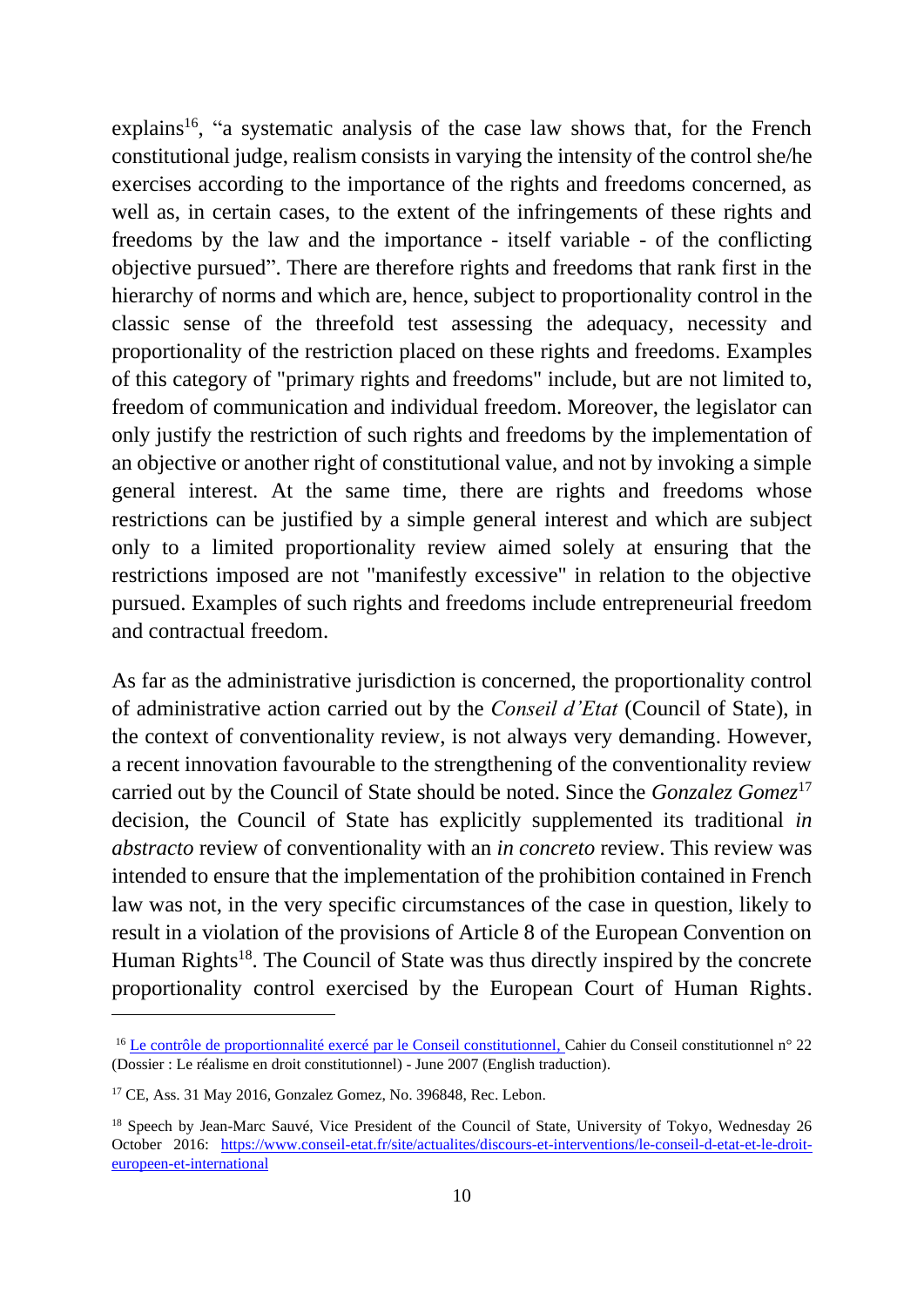Nevertheless, despite this consecration, it seems that the implementation of this in *concreto* control remains limited, at present, to certain types of disputes.

As for the *Cour de Cassation* (Court of Cassation), it had preceded the Council of State in the implementation of a concrete control of conventionality in a famous decision of 4 December  $2013^{19}$ . The highest court of the judicial order had declared conventional a marriage between a father-in-law and his daughterin-law then prohibited by Article 161 of the Civil Code. The concrete application of this legislative provision in this case was disproportionate in relation to Article 8 of the Convention insofar as it was a question of ending a union that had lasted for more than 20 years. Recently, recourse to concrete conventionality review has moreover been the subject of a certain form of "institutionalisation" insofar as the Commission for the implementation of the reform of the Court of Cassation published in December 2018 a Memento of conventionality review with regard to the European Convention on Human Rights<sup>20</sup> expressly referring to such a review. We can also mention the more recent example of the concrete conventionality review exercised by the *Cour d'appel* (Court of Appeal) of Reims concerning the scale of compensation for dismissal without real and serious cause, known as the "Macron scale". The Court of Appeal had indeed ruled, in a decision of 25 September 2019<sup>21</sup>, that if the "Macron scale" was conventional *in abstracto*, it should not, *in concreto,* bear "a disproportionate infringement of the rights of the employee concerned"<sup>22</sup> . Thus, the development of this *in concreto*  control favours the implementation, in French law, of the triple test of proportionality as applied by the case law of the European Court of Human Rights. However, the Court of Cassation has sometimes been reluctant to apply the proportionality test, applying it only superficially and often in a purely formal manner, without actually implementing  $it^{23}$ .

<sup>19</sup> See Cass, Civ. 1re, 4 December 2013, No. 12-26.066.

<sup>&</sup>lt;sup>20</sup> Mémento du contrôle de conventionalité au regard de la Convention de Sauvegarde des Droits de l'Homme et des Libertés Fondamentales, Cour de cassation, Commission de mise en œuvre de la réforme de la Cour de cassation, décembre 2018.

 $21$  Cour d'appel de Reims, 25 September 2019, No. 19/00003.

 $22$  25 septembre 2019 - France. Arrêt de la cour d'appel de Reims sur le plafonnement des indemnités prud'homales. », Encyclopædia Universalis [en ligne], consulté le 16 décembre 2021. URL: [http://www.universalis.fr/evenement/25-septembre-2019-arret-de-la-cour-d-appel-de-reims-sur-le](http://www.universalis.fr/evenement/25-septembre-2019-arret-de-la-cour-d-appel-de-reims-sur-le-plafonnement-des-indemnites-prud-homales/)[plafonnement-des-indemnites-prud-homales/](http://www.universalis.fr/evenement/25-septembre-2019-arret-de-la-cour-d-appel-de-reims-sur-le-plafonnement-des-indemnites-prud-homales/)

<sup>23</sup> See Cass. 3ème Civ, (8 June 2006), 05-14.774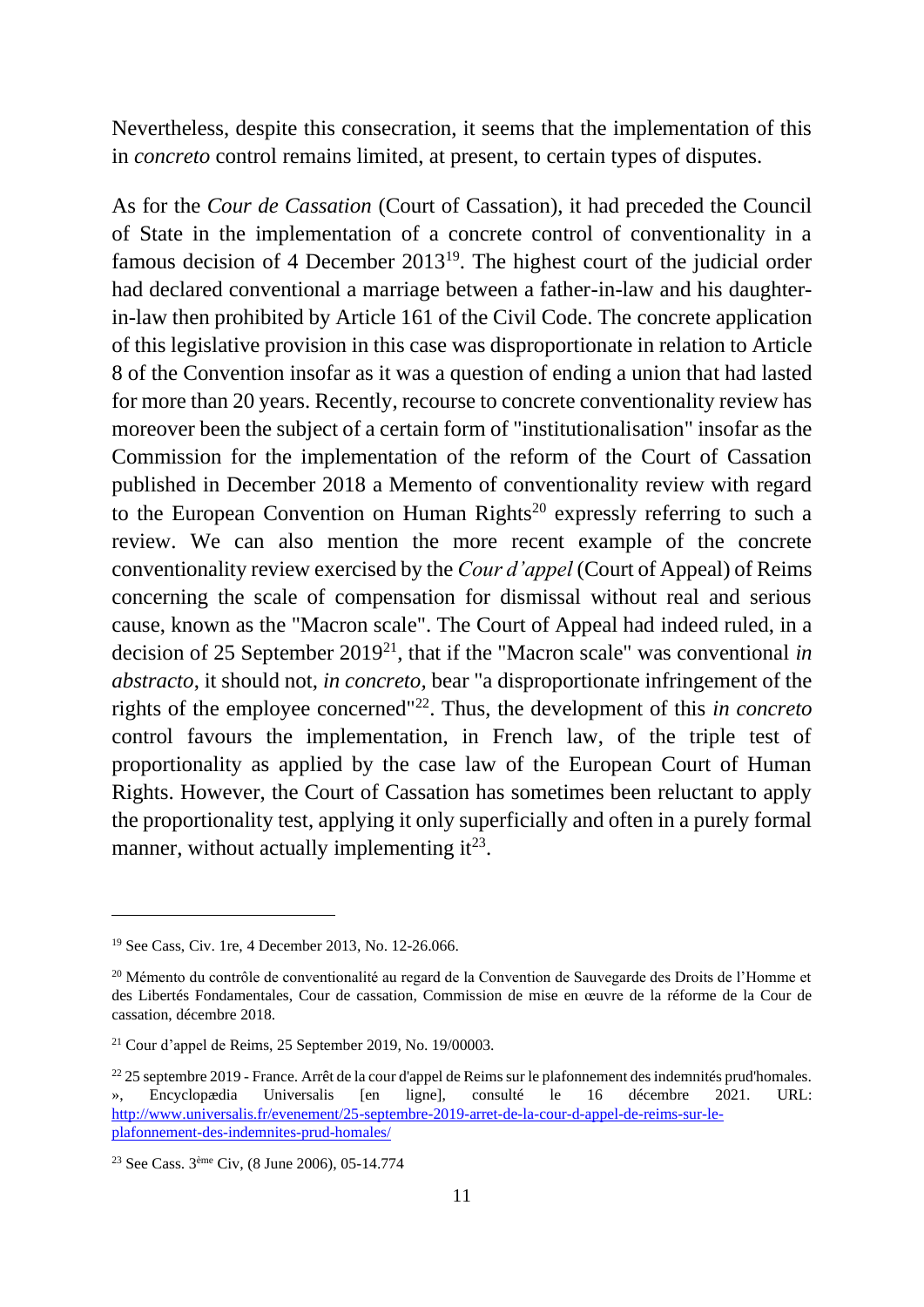All these differences at national level in the concrete implementation of proportionality control and in particular regarding the scope of this control are generally not problematic. They simply reflect divergent approaches based on different legal contexts and traditions. Conflicts are, however, not excluded, in particular if two or more courts claim the last word on a question of interpretation.

This is evidenced by the famous case law of the German Federal Constitutional Court on the unconstitutionality of the public *sector asset purchase programme*  (PSPP) adopted by the ECB in March 2015. In the view of the Bundesverfassungsgericht, the Court of Justice<sup>24</sup> did not properly review the ECB's compliance with the principle of proportionality by not taking sufficient account of the actual effects of the PSPP on economic and budgetary policy<sup>25</sup>. In particular, it should not have limited itself to a review of the manifest error of appreciation in the implementation by the ECB of its monetary policy powers. By limiting its judicial review in this way, the CJEU does not ensure compliance with the division of powers provided for in the EU Treaties and to which the German people had consented by a vote in the Bundestag.

It is not for me to comment on whether Karlsruhe or Luxembourg has the final say in this matter. For the purposes of this intervention, it is sufficient to note that there is a fairly fundamental difference between two high courts, one national and one European, in the application of the principle of proportionality.

#### **Conclusions and outlook**

This conference is part of the conference on the future of Europe. Let me conclude by saying a few words about the interaction between the Council of Europe and the European Union in the field of the rule of law.

EU action on rule of law issues should make full use of and cooperate with the work of the relevant Council of Europe bodies and mechanisms, in particular the ECHR, the Venice Commission, the CEPEJ and the Group of States against

<sup>&</sup>lt;sup>24</sup> Judgment of the Court (Grand Chamber) in Case C-493/17 of 11 December 2018, Heinrich Weiss and Others; PRESS RELEASE No 192/18, 11 December 2018, The ECB's PSPP programme for the purchase of government bonds on secondary markets does not infringe EU law: https[://curia.europa.eu/jcms/upload/docs/application/pdf/2018-12/cp180192en.pdf](https://curia.europa.eu/jcms/upload/docs/application/pdf/2018-12/cp180192en.pdf)

<sup>&</sup>lt;sup>25</sup> [B](https://www.bundesverfassungsgericht.de/SharedDocs/Entscheidungen/EN/2020/05/rs20200505_2bvr085915en.html;jsessionid=94E78E2AD5AD9ED2331597B6FBFEB56A.2_cid354)undesverfassungsgericht, Judgment of 5 May 2020 2 BvR 859/15, 2 BvR 980/16, 2 BvR 2006/15, 2 BvR 1651/15: Bundesverfassungsgericht- Decisions - [ECB decisions on the Public Sector Purchase Programme exceed](https://www.bundesverfassungsgericht.de/SharedDocs/Entscheidungen/EN/2020/05/rs20200505_2bvr085915en.html;jsessionid=94E78E2AD5AD9ED2331597B6FBFEB56A.2_cid354)  [EU competences](https://www.bundesverfassungsgericht.de/SharedDocs/Entscheidungen/EN/2020/05/rs20200505_2bvr085915en.html;jsessionid=94E78E2AD5AD9ED2331597B6FBFEB56A.2_cid354)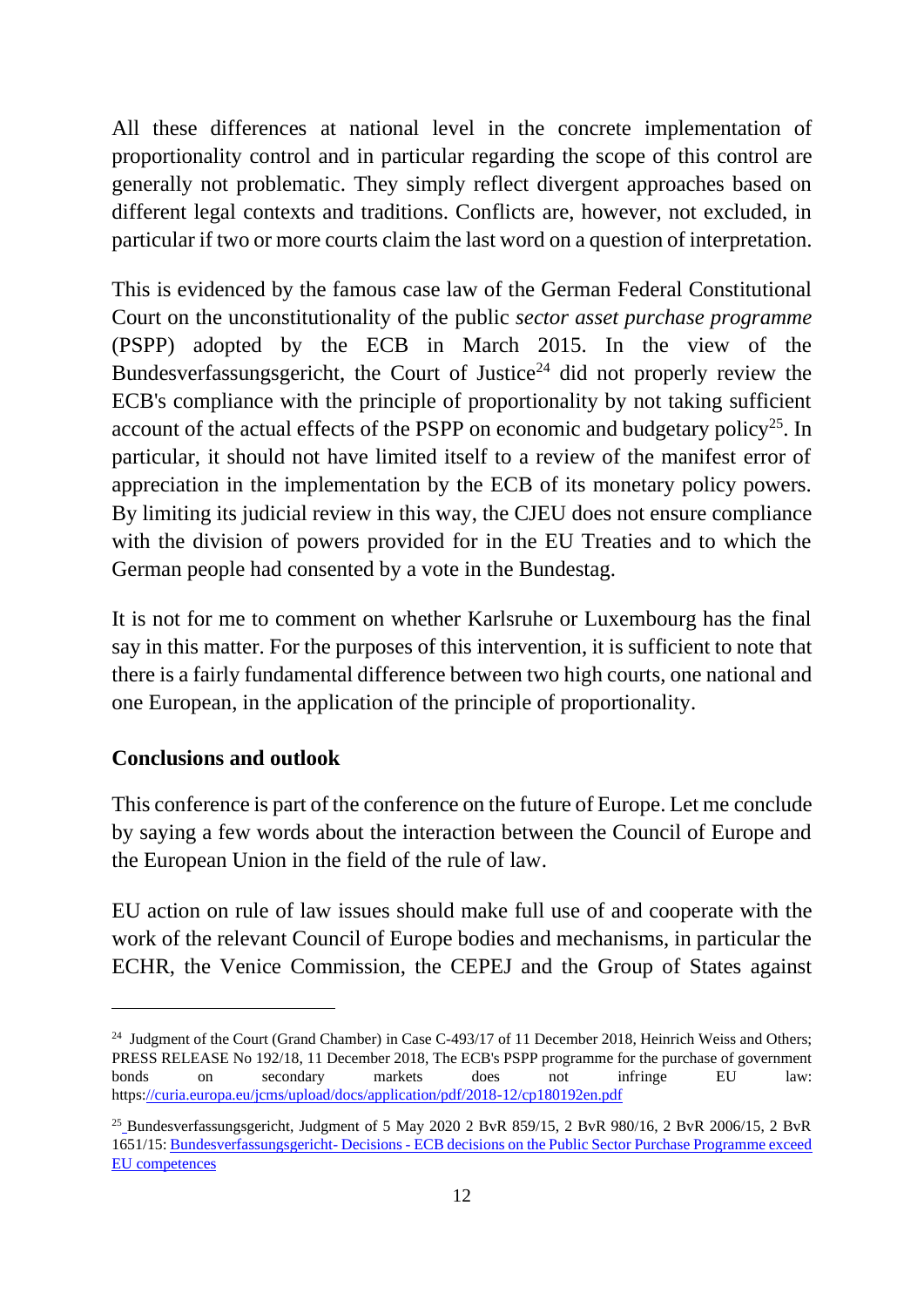Corruption (GRECO). The existing strategic partnership between the EU and the Council should be strengthened in order to ensure, inter alia, that the conclusions and recommendations of the Council of Europe's rule of law mechanisms are effectively implemented by the EU Member States. The EU could also join a number of mechanisms as a full member, such as the GRECO, and, above all, finally accede to the ECHR.

As legal certainty is an essential feature of the rule of law, it is essential that the European institutions use the same language and standards when assessing the situation in the member States. On this point, I refer you to [Recommendation](https://pace.coe.int/en/files/27613/html)  [2151 \(2019\)](https://pace.coe.int/en/files/27613/html) - "Establishment of a European Union mechanism on democracy, the rule of law and fundamental rights" and to the [reply of the Committee of](https://pace.coe.int/en/files/28323/html)  [Ministers.](https://pace.coe.int/en/files/28323/html)

While the diversity of legal systems and cultures in Europe must not be used as a pretext to justify violations of fundamental principles, it is also true that the standards of the rule of law cannot be harmonised in the same way as air traffic safety standards.

On this point I can only agree with Armin von Bogdandy who warned us of the dangers of a tyranny of values:

"To many people, the European institutions appear distant and foreign. If they urge or even try to force democratically elected governments to revise important political projects, invoking European values, they run the risk of being rejected as self-important, arbitrary and illegitimate actors. The same holds when other Member States insist on values.

Just thumping on the lawfulness of such actions is hardly an appropriate response to accusations of moving towards a tyranny of values. "Being right" is not sufficient. Rather, in order to credibly defend European values, one must make use of fair procedures to convincingly show a broad European public what the values require, why they have been violated and what needs to be done."<sup>26</sup>

Finally, and most importantly as lawyers, we must never forget that the law is inherently limited in its ability to remedy the failure of democracy and the rule of

<sup>&</sup>lt;sup>26</sup> [A](https://papers.ssrn.com/sol3/papers.cfm?abstract_id=3431303). von Bogdandy ['Principles and Challenges of a European Doctrine of Systemic Deficiencies'](https://papers.ssrn.com/sol3/papers.cfm?abstract_id=3431303) MPIL Research Paper Series No 2019-14, 32 (author's translation).